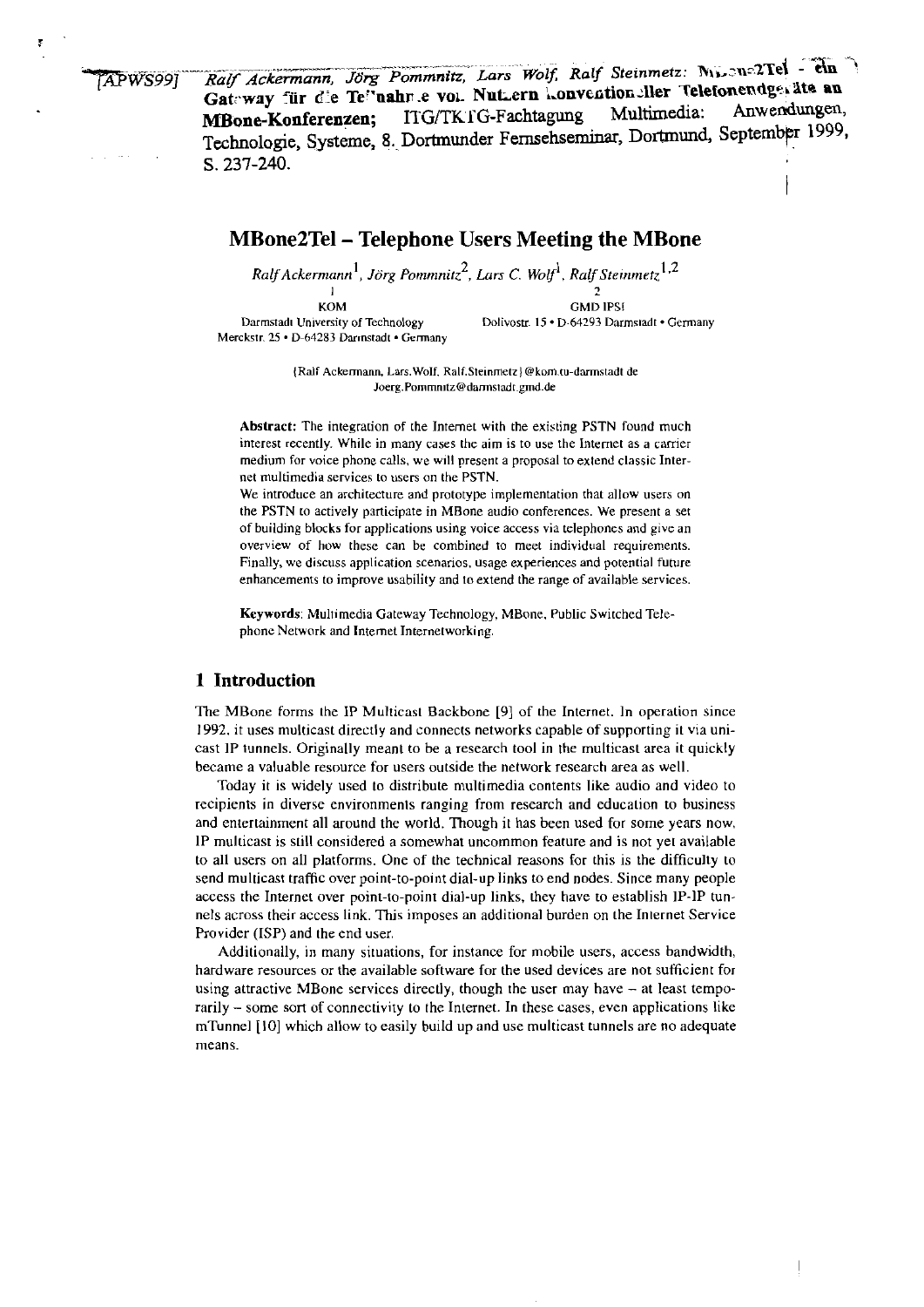One of the rnost attractive MBone services is audio (and video) conferencing using tools such as the "Robust Audio Tool" rat [I I] or vat. Our work was initially inspired by the lack of an adequate access facility for our research staff members. When they worked at home but tried to take part in a scientific conference transmitted via the MBone, we actually had to attach the handset of a conventional phone to a workstation loudspeaker manually.

The idea came up, that if it would be possible to access MBone audio conferences from standard Public Switched Telephone Network (PSTN) terminals (i.e. simple phones or video phones) in a convenient and cornfortable way, the possible audience for MBone distributed content could be significantly increased. Hence, the MBoneZTel Gateway (Figure I) described in this paper is designed to bridge the gap between the MBone and the PSTN.

After a discussion of related issues in the next secrion, we will describe the concept and architecture of the gateway in Section **3** before we focus on both the implernentation of audio forwarding (Section **1)** and the control facilities (Section *5).* Finally, usage scenarios and possible extensions of the Gateway are shown.

### **2 Related Work**

Over the last years many MBone based applications have been developed, covering the domain of audio and video conferencing including archival of MBone sessions and the reliable and efficient distribution of data to many customers.

Much of that work has been done as part of the MERCI (Multimedia European Research Conferencing Integration) [2] project which resulted in the availability of powerful applications like the *Robust-Audio Tool* (rat). These tools can cope with varying network conditions causing jitter, corruption or packet loss 2nd still deliver a reasonable good quality to the end user and interoperate with other solutions. Their main drawback is that they are limited to a pure MBone environrnent and cannot be used by plain PSTN users.

The interworking between MBone tools and applications irnplernenting the ITU recommendations of the  $T.12x$  and  $H.3xx$  series is regarded to be of high importance, as stated e.g. in [5]. The ITIJ recommendations descrihe the implementation of multipoint multimedia conferences hoth for circuit swiiched networks as well as for packet switched ones. Especially the H.323 standard **[8]** is one of the rnost irnporrant protocol candidates within the evolving field of IP telephony.

To provide interoperability of the MBone and the PSTN world. work has been carried out as part of research projects such as MERCI as well as by individual cornrnercial initiatives [18]. These efforts resulted in the design. development and public availability of applications and services [19] which are capable of forwarding multimedia content between the MBone and the PSTN H.3xx dornain while also providing means for multiple access and an adequate mapping of control semantics. While this already broadens the coverage of potential users, it still leaves those without access to  $H.3xx/T.12x$  equipment without support. These can be users who are either not attached via the necessary access lines, such as mobile users wirh a GSM phone or persons who  $-$  probably even more often  $-$  may not use the appropriate applications due to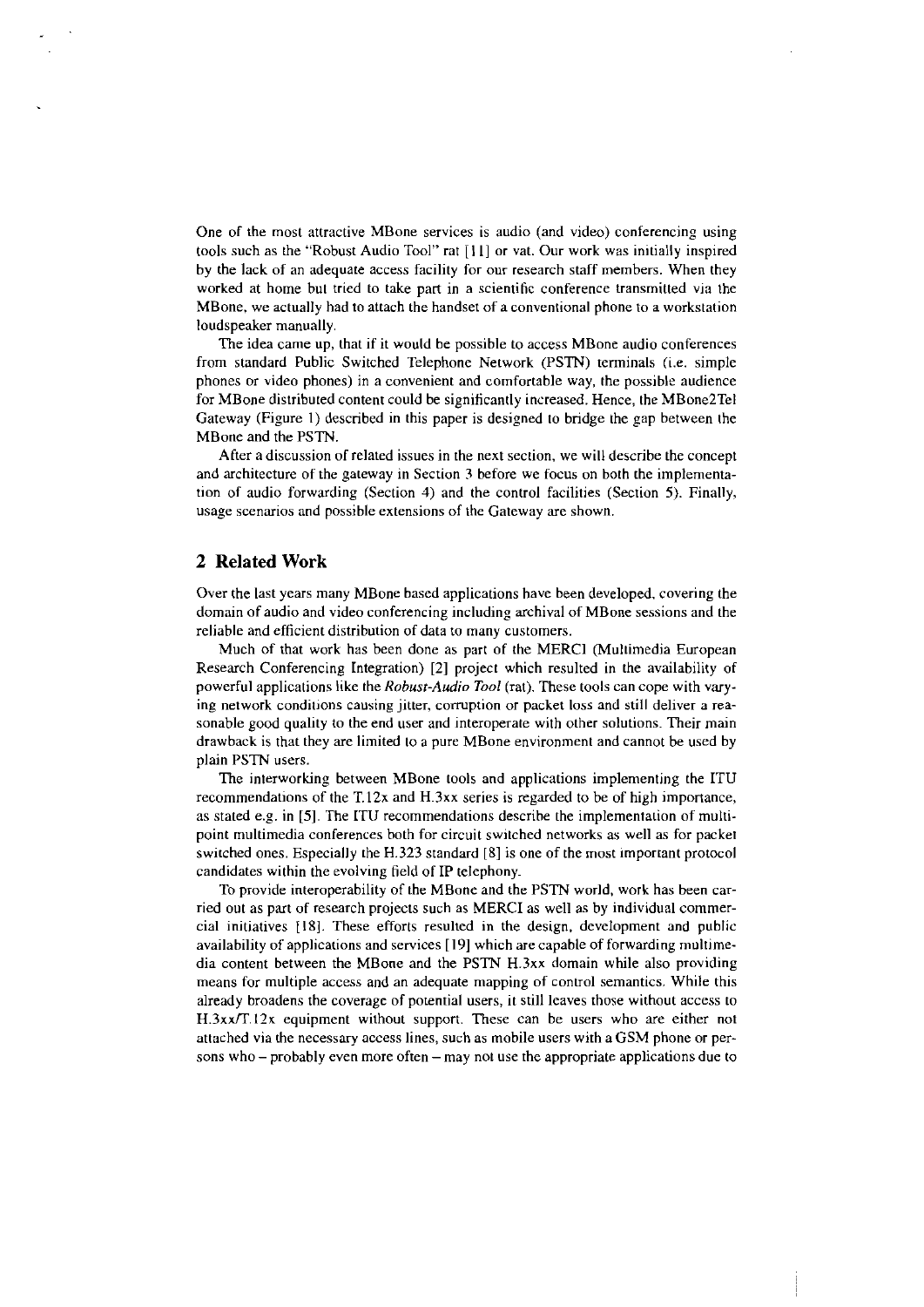hard- or software restrictions. Therefore. our implementation does not compete with approaches that bridge into the  $T<sub>12x</sub>$  or H.3xx world directly. Our work is orthogonal and Covers a large and yet still mostly unsupported area.

Actually there are many efforts to use the Interner as a carrier medium for telephone calls and to integrate the usage of the PSTN with lnternet applications. The IETF working group "Intemet Telephony" (iptel) [12] concentrates on the engineering of protocols to **be** used for IP telephony applications and signalling as well as on the deployment and interaction of gateways between the Internet and the PSTN. This primarily focuses on the transport of telephone traffic via the IP infrastructure.

The "PSTN-lnternet Internetworking" (pint) [13] working group describes application scenarios and frameworks such as "Click to dial" and "Voice access to Web content". Many of the building blocks we implemented can easily be adapted to be used for providing a selection of these services as well.

In summary, while these approaches provide access to MBone sessions from  $H.32x$ devices resp. use the lnternet as transport medium for phone calls, our work adds the support for phone users to access MBone sessions.



Fig. 1. MBone2Tel Gateway

## **3 The MBoneZTel Gateway**

### **3.1 Intended Features and Design Considerations**

The design of the MBone2Tel Gateway was driven by the following goals:

- implement the basic service of forwarding audio content bidirectionally between MBone audio conferencing sessions and the PSTN,
- do not resinct the intended audience by means of special hardware or software requirements
- keep the operational overhead for a regular service as small as possible while still retaining a maximum of eonfigurability.
- develope components which can easily be adapted and combined to support further seenarios such as dial-up voice access to Email or active notifications on the occurrence of certain events.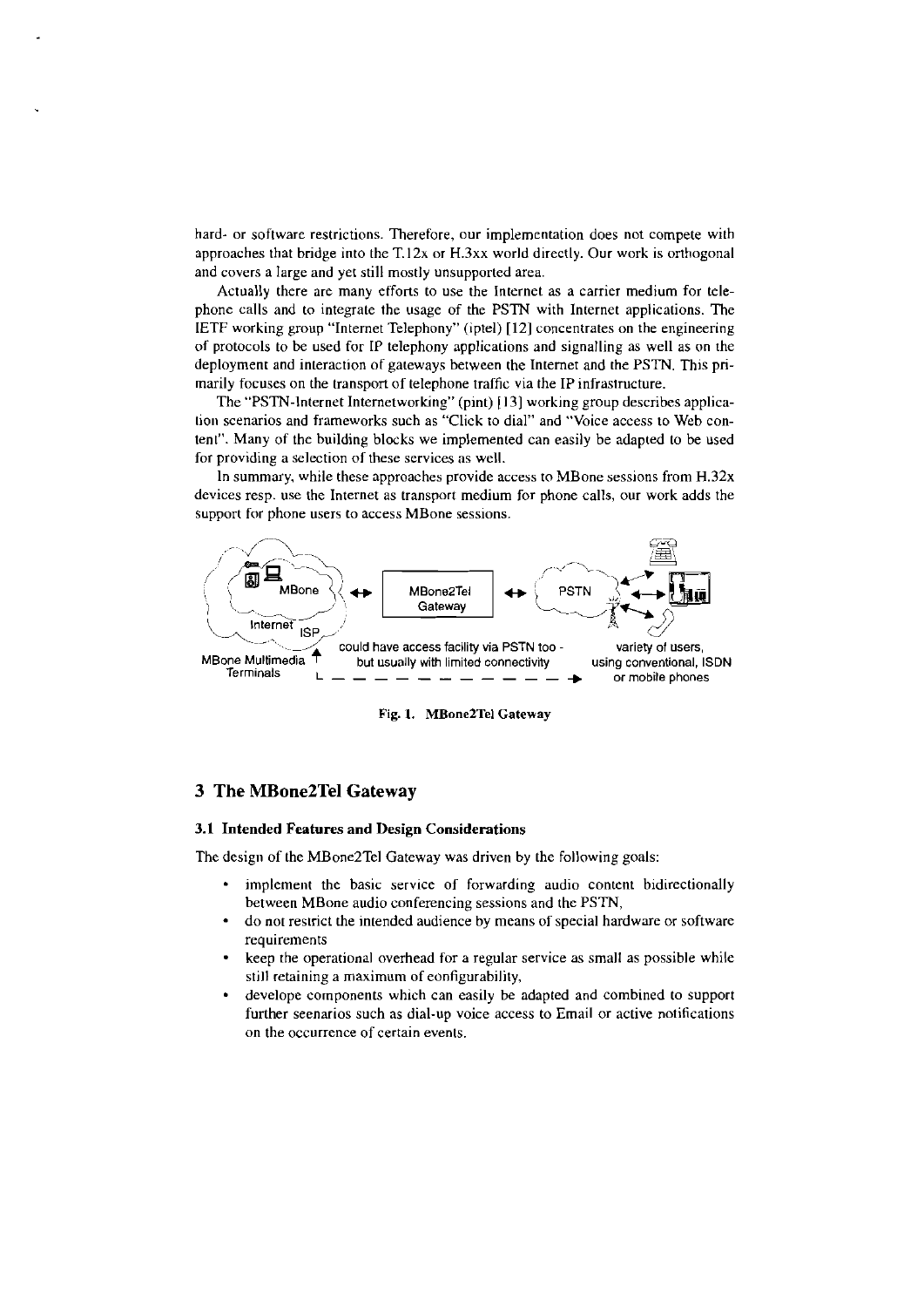There are various well established MBone and other audio conferencing tools. We decided to use already available and proven components and concentrate on enhancing and integrating them in a new way. By keeping the interfaces towards these applications as small and universal as possible, we can also benefit from advances in these base tools.

As shown in Figure 1, the MBoneZTel Gateway is located between the Internet and the PSTN and is connected to both of them. A regular phone User makes a siandard PSTN call to the gateway and can panicipate in a MBone session. Figure *2* shows a more detailed view of the gateway and its building blocks as well as their interactions.



**Fig. 2.** Architecture **oi** the MBoneZTel Gateway

#### 3.2 Basic **operation**

When a user with a conventional phone dials up the gateway, the Audio Interface towards the PSTN accepts the call and presents a short introduction message and a description of the available services is generated on the fly by a speech generation component. All the control information is locally stored and is dynamically updated either by the system's operator or automatically through interacting with the Session Directory Interface that permanenily receives and decodes Session Announcements from the MBone. The caller is then guided through an audio menu and may selecr his further operation either by Dial Tone Multi-Frequency (DTMF) tones, by giving single word answers to questions or by naming a MBone session directly through its multicast address and port.

When a valid session is chosen, an enhanced "rat" program is started with the corresponding parameters and audio data is forwarded bidirectionally through the Audio Interface towards the MBone. After the connection is sei up that way it can be used to take part in the selected MBone audio conference as passive listener or even as an active talker and the configuration database is updated to represent the current state of the gateway.

All the control and management information can also be accessed via a **WWW** and a Java based interface that is used locally as well as from the Intemet via a unicast connection. The management of the system is also done this way.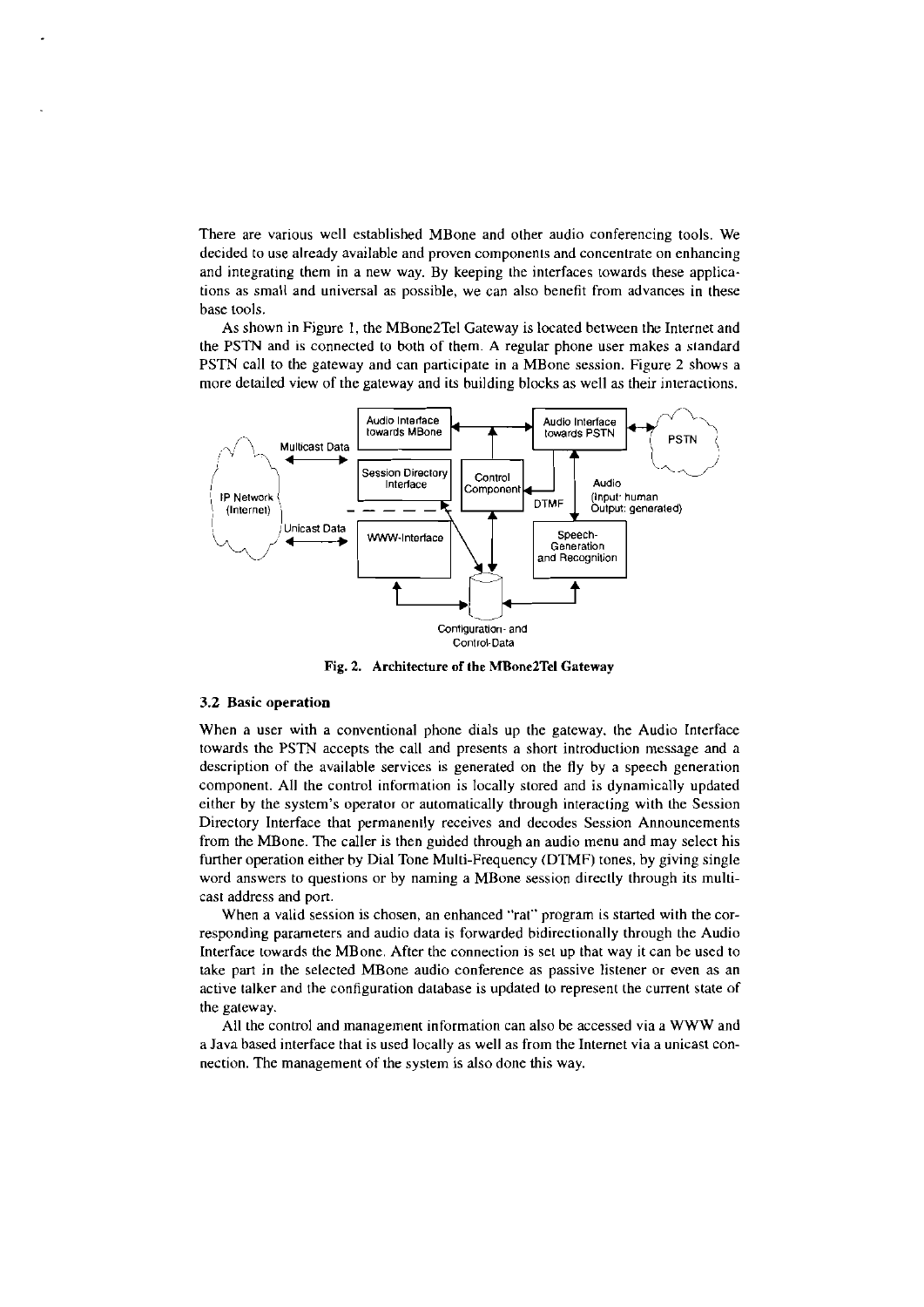### **4 Audio Forwarding**

The prototype implementation of our MBone2Tel Gateway has been done on the Linux operating system and largely benefits from the features the system supports for accessing the PSTN via ISDN-cards or voice modems.

The part responsible for audio forwarding (see Figure 3) is basically split into two components. One component, the audio interface towards the MBone, receives and decodes the incoming data stream from the network in the receiving case or encodes and sends it when the phone User speaks. It is based on the popular MBone "Robust Audio Tool" (rat) which has been extended with a generic audio interface that is able to forward and receive audio data using the Systems IPC mechanisms, namely Named Pipes. By using "rat" we profit from the work already done in the area of jitter compensation and redundant audio transmission as well as from its adaptivity to varying network conditions.



Fig. 3. Audio Forwarding - Components and Data Flow

The other component, the audio interface towards the PSTN, waits for incoming calls or originates them, establishes a connection and sends the audio data to the PSTN. Doing our experiments in Germany, where the ISDN system has a widespread deployment, we used the functionality provided by the ISDN kernel extension (isdn4linux) [14] of the Linux operating system. It provides a modem emulation accessible over a TTY-like interface. The code we implemented has been largely inspired by the "vbox" package [15], which implements a telephone answering machine on top of the isdn4linux facilities.

To keep comparibility with conventional analog modems and to have a means of providing the service also without ISDN, we decided to use the isdn4linux modem emulation interface and to strictly follow a layered approach. This modem emulation is fairly complete and provides extended commands for voice processing compatible with the popular ZyXEL voice command pseudo standard. It supports features like voice activity detection and real-time in-band dial tone (DTMF) decoding which can be used to trigger control operations.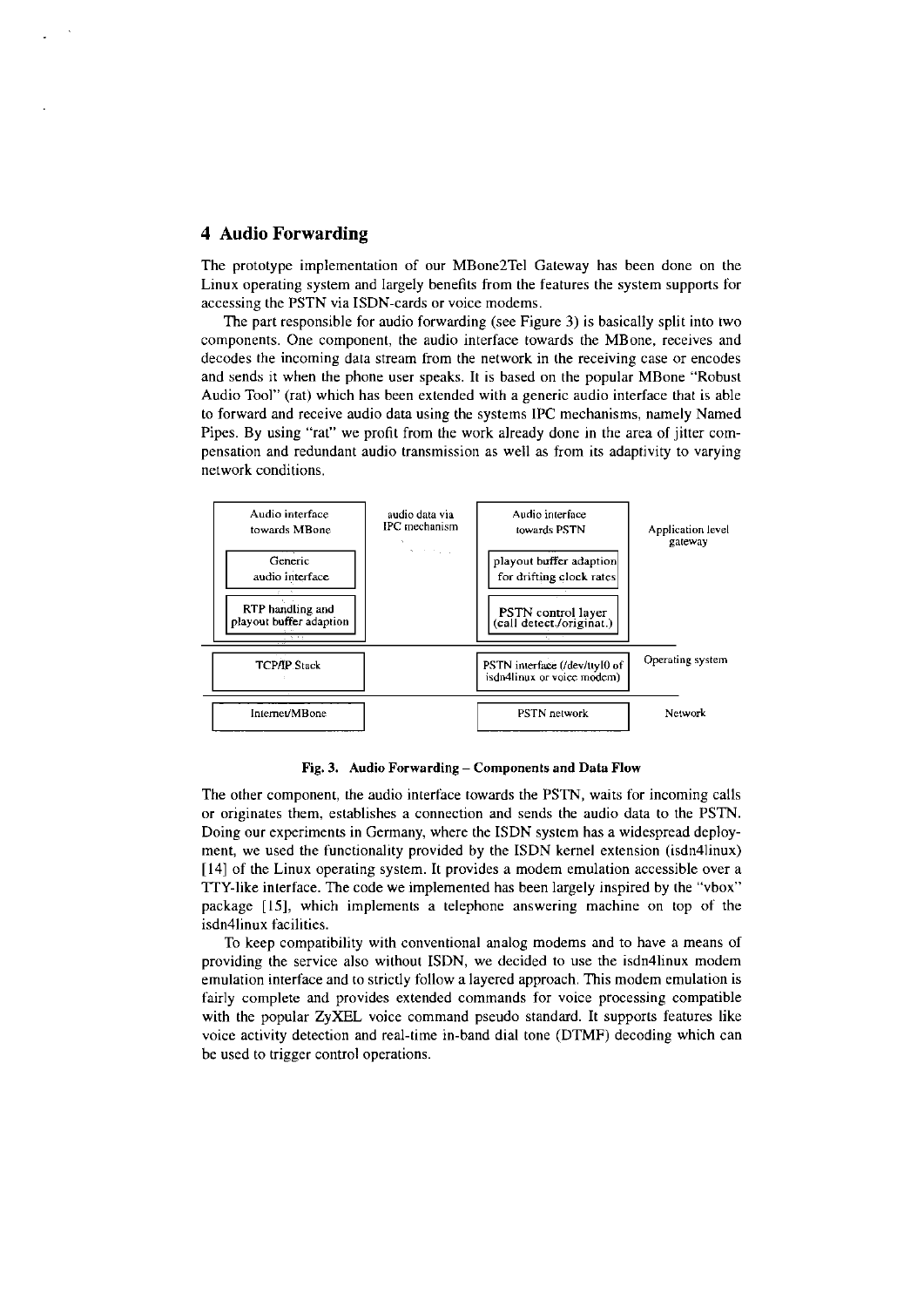Within the whole system – which also has interfaces towards a synthetic speech generation and a speaker independent single-word recognition module, that we will describe later on - we use a uniform **16** bit signed little endian audio fomat. Thus the components which all have to implement an interface towards this fomat can be combined in a very easy manner and fom a kind of a tool box.

The independent timing used by the two components of the gateway syslern was a subtle problem. Forwarding audio data from the MBone to the PSTN layer and vice versa is typically application driven. In our scenario data has to be sent at a rate that corresponds to the sampling rate of the PSTN side (e.g. 8 kHz in the ISDN system). This rate should be the same for both parts, but the sampling clocks may drift apart. If the "producer" is too slow, the audio stream gets interrupted which is audible by annoying clicks. When too much data is arriving, buffers may overflow and audio infomation gets lost. We cope with these problems by using a playout buffer adaption algorithm.

While the telephone line as a dedicated medium is used continuously, this is not the case for the transmission medium in MBone sessions. The approach there is typically to only emit audio data packets when a speaker is really active. This can **be** indicated either explicitly by pressing some kind of Push To Talk (PTT) button or implicitly by a voice activiiy detection mechanism. Due to the limited control faciliries when using a conveniional handset. we used the voice activity feature of the MBone tool "rat".

### **5 Control Operation of the Gateway**

For widespread and convenient use of the gateway appropriate control mechanisms are of crucial imponance. While the described fonvarding of audio content is typically determined by the characteristics of the connected systems and the encoding they use and therefore straightforward. there is a wide spectrum of potential control mechanisms. Basically a user wants to decide which MBone session he gets connected to and whether the gateway should play a passive role by just accepting calls or an active one by calling him itself.

Typically, there is a varying numher of different MBone sessions [hat can be received at the gateway location at a time and might be of potential interest for a caller. There are multiple ways for a user to select one of these sessions. The various possibilities to control the operation of the garcway can be categorized along the following parameters:

- the direction in which descriptive data or control infomation is transferred,  $\bullet$
- the media and encoding used for the descriptive and control data,
- $\bullet$ the time when the infomation is presented or the control operation takes place.

This leads to the matrix of usage scenarios shown in Table 1. We show the third dimension (time) by distinguishing between white (if the information How or control operation takes place before the actual session) and shaded (if the operation takes place during the session) table fields.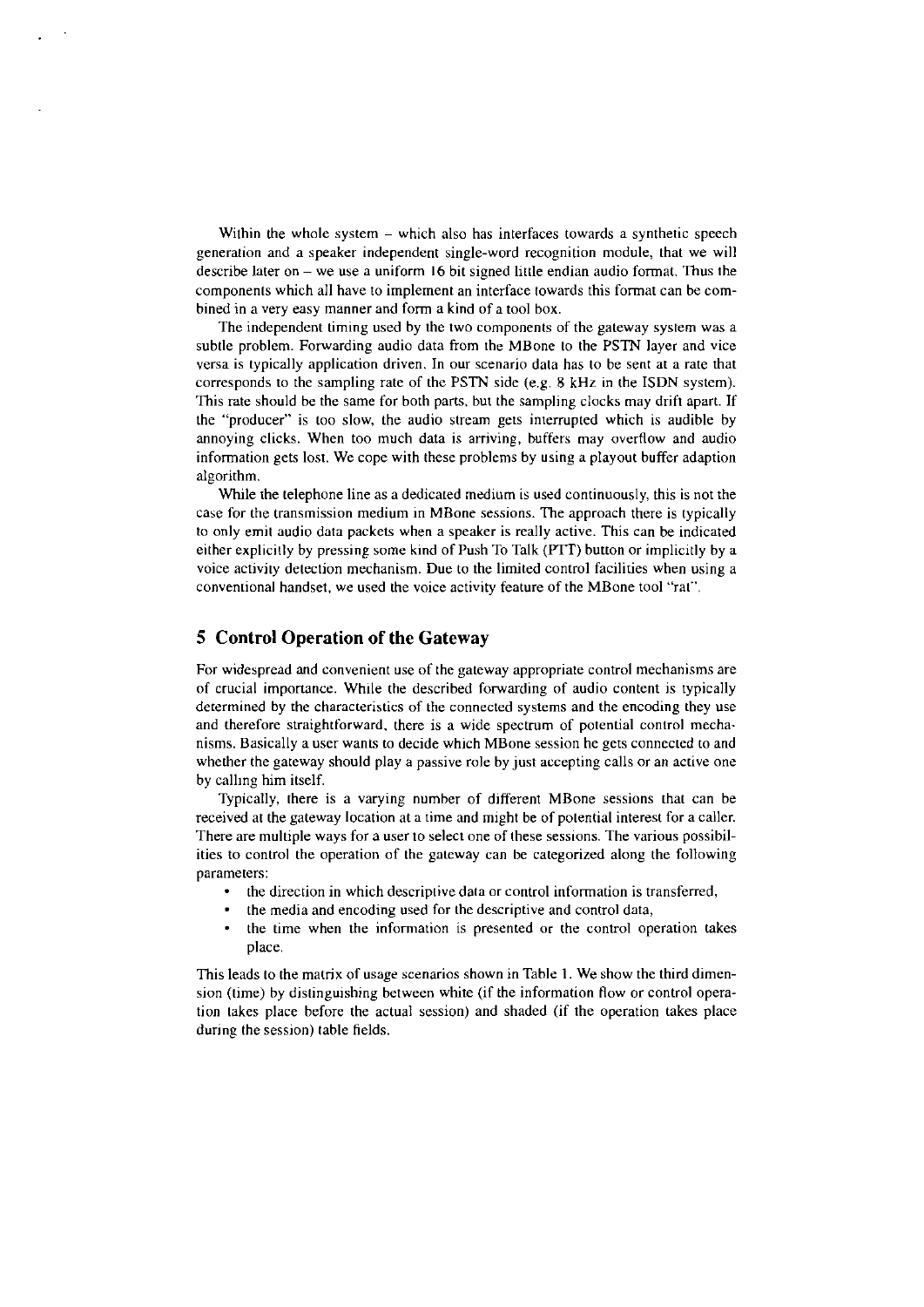| white – before the session | shaded - during the sets during the sets of the state of the state $\alpha$ |
|----------------------------|-----------------------------------------------------------------------------|
|----------------------------|-----------------------------------------------------------------------------|

|                                        | data presented to the user                                                                                                                                                                              | descriptive and control data originated by<br>the user                                                                                                                                                                                                                                                |
|----------------------------------------|---------------------------------------------------------------------------------------------------------------------------------------------------------------------------------------------------------|-------------------------------------------------------------------------------------------------------------------------------------------------------------------------------------------------------------------------------------------------------------------------------------------------------|
| (using the session channel)<br>in-band | (1) Audio description of available sessions<br>and navigation support in a voice<br>guided menu – but in a call before the<br>actual session itself.                                                    | (2) Control managed via an initial eall to a<br>dedicated service telephone number<br>(which could even be operated by a<br>human), while the gateway's MBone<br>audio data service is provided by another<br>telephone number.                                                                       |
|                                        | (3) Equivalent to (1) but as part of the ses-<br>SION.                                                                                                                                                  | (4) Navigation through a menu by means of<br>DTMF touchtones generated either by<br>the telephone itself or an adequate exter-<br>ral dialer<br>Additionally speaker independent single<br>word recognition can be used to choose<br>alternatives presented by the voice menu.                        |
| baad-baad                              | (5) Calls can be originated by the system<br>whenever they are scheduled and the<br>MBone session actually starts.<br>Additionally all the features described<br>under (7) may be used.                 | (6) MBone sessions can be initiated and<br>advertised via a proxy interface to a ses-<br>sion directory tool, thus not requiring<br>direct MBone connectivity.<br>Additionally all the features described<br>under (8) may be used.                                                                   |
|                                        | (7) The announcement of available servi<br>ices (dial-up number according to a cer-<br>tain Mhone session) can be done by<br>means of Electronic Mail or a<br>WWW-Interface<br><b>SBIBING CONSUMING</b> | (8) User may actively manipulate the<br>assignment of a dial-an number to a<br>MBone session, may give additional<br>information (such as his real name) and<br>may change transmissions parameters or<br>activation of its channel using a WWW.<br>browser interface enhanced with a Java<br>Applet. |

Tab. 1. Systematization of Control Modes

All of the described cases are supported by the gateway and have been evaluated. We now describe the most common ones in more detail and give an overview of their implications and the software components that have been developed to support them.

#### 5.1 Static Mapping between MBone Sessions and PSTN Numbers

In the case of a static mapping from MBone sessions to PSTN numbers, the session to be accessed through the gateway is fully determined by the telephone number the user dials up to and the time he does so. In a very basic implementation the provider of the gateway may thus statically assign a MBone session to a certain number and - as a first additional service - reject calls or present a corresponding informative audio message during the time the session is not yet or no longer active. This configuration, while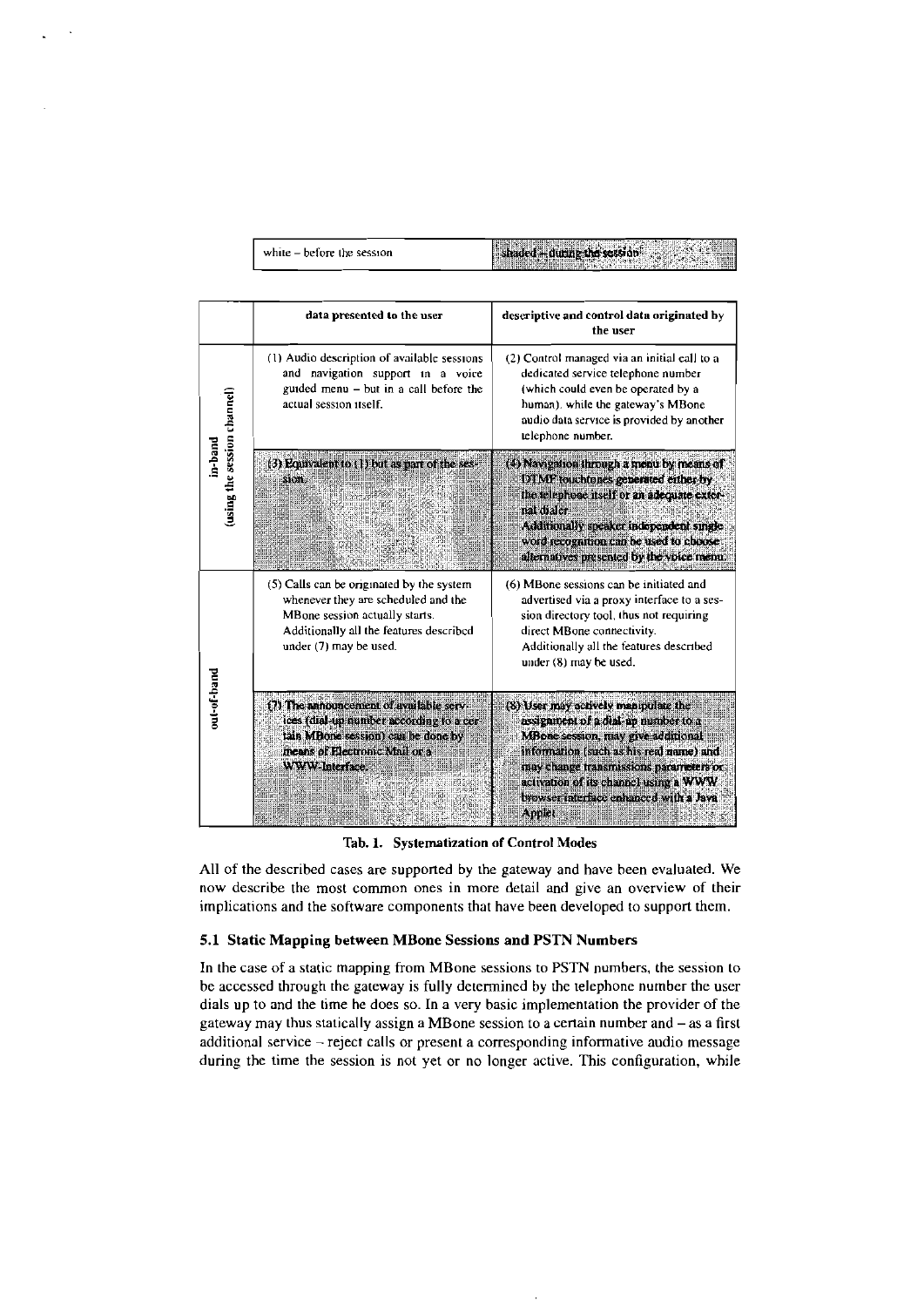usable and implementable without much additional effort, still has a considerable management overhead and an even more serious prohlem: How do potential users learn about this mapping? In order to solve this problem it is desirable to give users additional information and let them choose the session themselves.

#### **5.2 User Controlled Session Mapping**

With a user controlled session mapping the particular session which a user receives can either be predetermined before the call is done or may be chosen or even changed while the telephone connection is already established. In this approach descriptive information and control data may either be handled in-band during the connection or out-of-band through a call in advance or via a computer based interface. All variants will now be explained in more detail. We show that despite of our initial concentration on access by means of a simple telephone also the latter mode where a computer is used in addition to a phone may be very useful.

#### **5.2.1 Integration of a Text-to-Speech, DTMF- and Single-Word-Recognition Component**

For a regular service, it is desirable to

- have a means to inform the user about the session he will be attached to when  $\bullet$ he dials up a certain number,
- to guide him through navigation menus, where he can choose between several options
- or to inform him about errors that have occurred.

While some of this information is static and could be prerecorded and replayed whenever this is necessary, prohlems may arise for data that changes frequently such as, for instance, the MBone session announcements. Session announcements arc encoded according to the rules of the Session Description Protocol SDP *[4]* and transmitted using the Session Announcement Protocol SAP [6]. A tools like the Session directory tool sdr [7] can be used lo send and receive announcements.

We integrated a Text-to-Speech component which gives us the opportunity to generate audio information on the fly just by means of accessing text input files or commands. Since it is freely available and supports a rich set of languages and speaker voices, we use the Festival Speech Synthesis System [3] here. Due to its command-line interface, powerful Scheme-based scripting language and the free availability of all sources for research and educational purposes. it can be augmented to use the **IPC** mechanisms used in our gateway to attach various audio sources.

In our scenario, the speech synthesis component is used to generate audio from english text input and has been proven to work quite satisiying. It supports an operation mode that  $-$  after a short introduction message  $-$  guides a caller through a menu of nvailable MBone sessions from which he may choose by signalling through DTMF Iones.

Since DTMF tonc generation is not always available. we incorporated the speaker-independent Single-Word-Recognition component "EARS" [16] into our sys-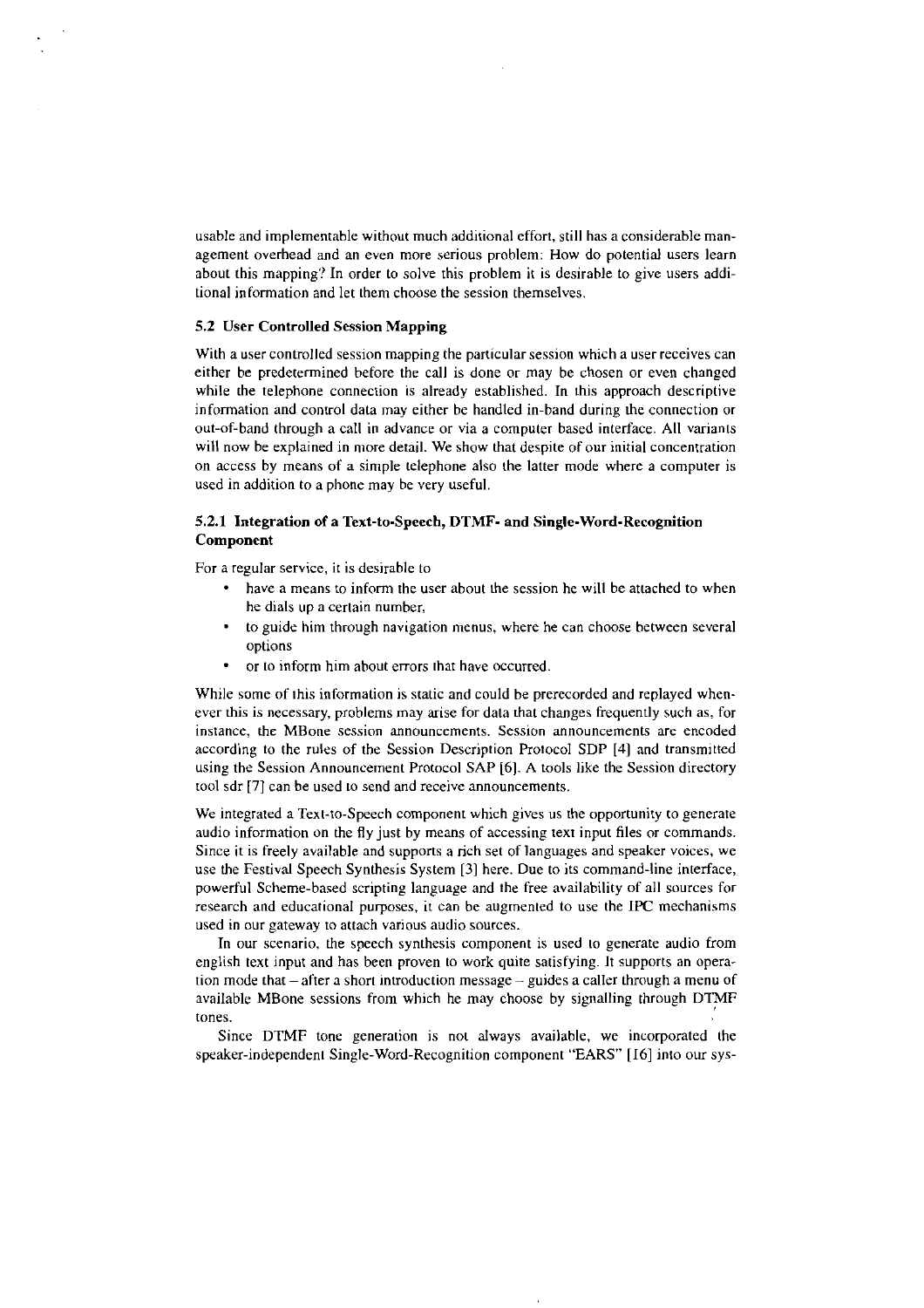tem. It has been enhanced with the generic audio interface and may thus be trained and used via a telephone line. In the interest of a high recognition rate we limited the vocabulary to the answers "Yes" or "No" for decision questions, the ordinal numbers 0 to 9 and the word "dot". This way a user may choose to select a MBone session – that must be known to him -directly by naming its associated multicast address and port. If the recognition result is valid within the current context we trigger the selected operation, otherwise the question and its possible answers are presented to the user again. Doing both the training and usage expenments with a couple of different users we gor an acceptable behavior of the recognition component though its utilization needs very disciplined callers and takes some time to get accustomed to.

After a session is chosen the gateway starts up the "rat" component and connects the audio input and output streams. This mode is suitable for users with a conventional phone and no further means of control. However, a selection-only mode requires the Operator of the gateway to do a preselection of the MBone sessions presented, otherwise the number of alternatives is usually unacceptable large.

#### 5.2.2 Management via a WWW-Interface

As stated before the number of MBone sessions available simultaneously at a site makes handling them just by means of DTMF or voice navigation quite uncomfonable or even impossible and typically requires a considerable human configuration effort for preseleciing a reasonable subset. Therefore, in order 10 provide a regular sewice. we incorporated a WWW interface that allows to manage the system in an easy and yet very efficient way.

It reads session announcements that are received and decoded by the session directory tool sdr and enables a remote or local User to assign dial-in or dial-out connections to a certain MBone session by means of a Java applet.



**Fig.** 4. Controlling the Gateway via **a** Java Interface

Though it may not be obvious from the very beginning, why a user who is directly connected to the Internet  $-$  which is a necessary prerequisite for using this management facility – should use the gateway, there are several reasonable scenarios, where this is quite desirable. Examples are mobile users. who scheduled the configuration in advance or are using a device such as a personal communicaior via a GSM data connection, but have no means for taking pan in the audio conference otherwise. The interface also allows the initiation of MBone sessions by means of a proxy session directory mode. This is important for users who Want to originale a MBone session but have no means of accessing the MBone directly. Users may also be called by the Gateway at a preconfigured time when using the "Dialout Mode".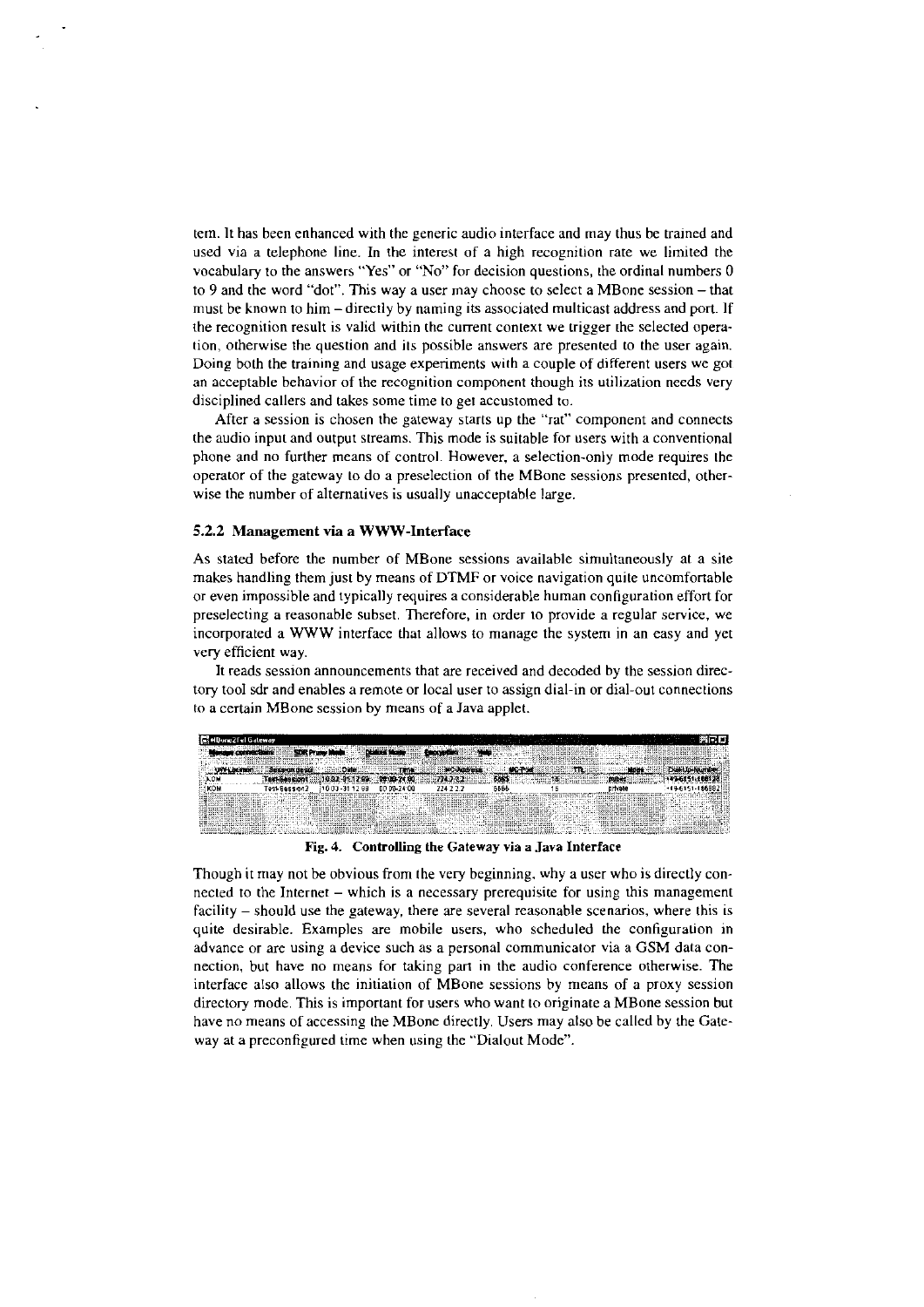### **6 Conclusion and Future Work**

The gateway has been in experimental operation for a few months at our site and has proven to work stable. It is mainly used in the operation mode incorporating the WWW control component that allows to configure it using the information that is dynamically generated by the session directory tool sdr.

We also envision a couple of other interesting application scenarios. Universities or local ISPs could establish dial-up nodes that allow their students or customers to follow lessons distributed over the MBone. This would be useful for tele-learning applicarions.

With an adequate deployment of gateways ir is also possihle to arrange ad-hoc multiparty telephone conferences hy just using convenrional phones and having the MBone build a kind of virtual Multipoint Control Unit (MCU) (Figure 5). Such a scenario is otherwise still difficult to set up since it usually needs to be planned and arranged with a MCU provider in advance.



Fig. 5. Gateways Forming a Virtual MCU for Multiparty Telephone Conferences

The configuration can even be adapted to be used as a "Virtual PBX"  $[1]$ , which in combination with an existing conventional telephony exchange provides additional services such as local user mobility.

When using a packet switched network for transmitting telephone calls, security considerations play an inherently important role for ensuring the callers privacy. This applies even more in our scenario where any user or malicious attacker can subscribe for receiving the corresponding mulricast packeis by just sending adequate IGMP messages. The audio tool "rat" supports closed group sessions by means of encrypting its audio data streams, whereas session keys have tobe agreed upon. exchanged and typed in externally and all communication parrners in a session have to use the same key.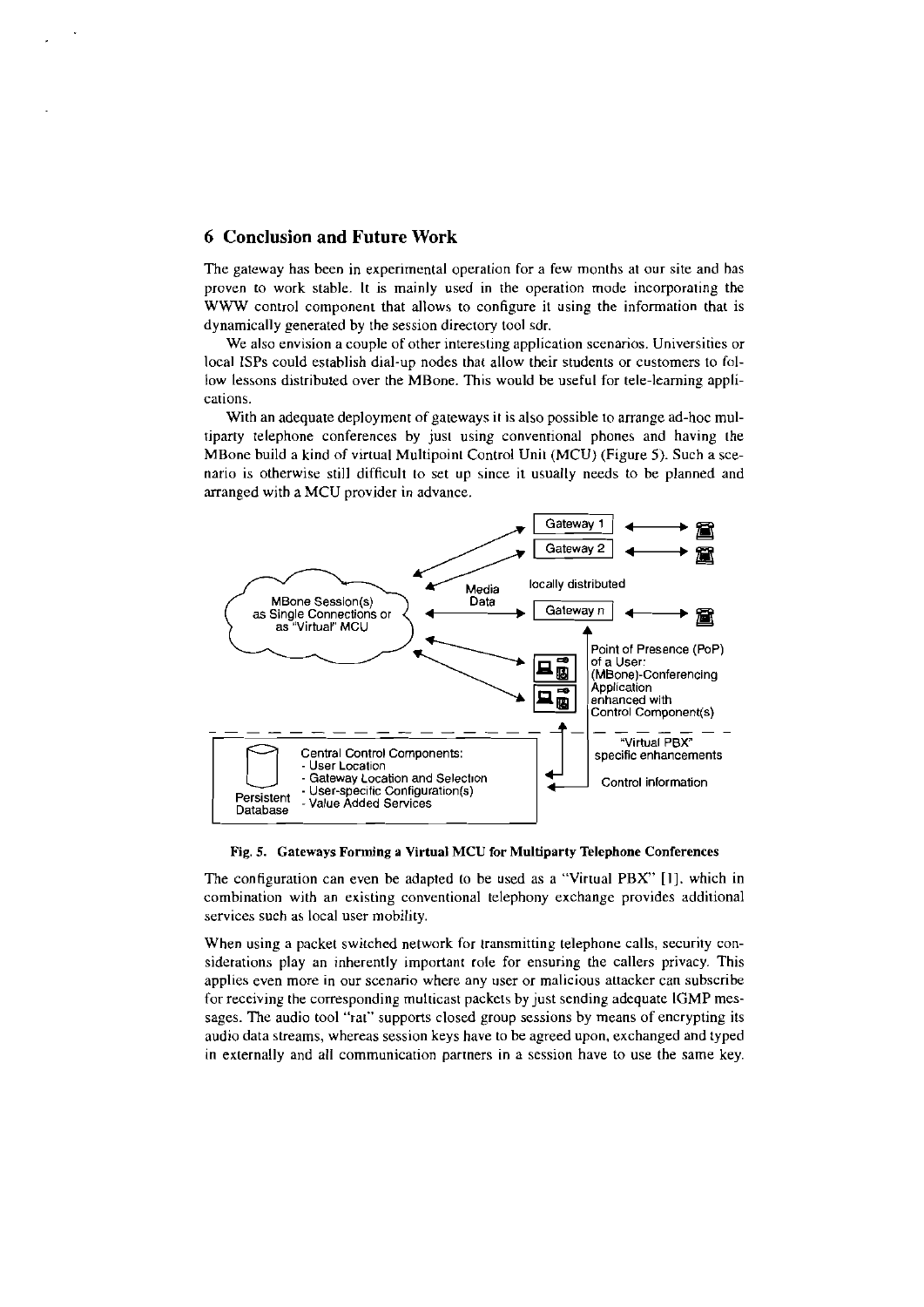Therefore, we suggest to incorporate public key mechanisms for determining and exchanging session keys to authorized components which have to prove their authenticity in advance.

We consider parts of the implementation **as** appropriate building blocks for future applications spanning a wide range and covenng for instance audio access to mailboxes or web content. With the emerging use of IP telephony, the realization of value-added applications becomes a very reasonable challenge. So it is quite reasonable to extent the accessibility of the gateway to users of IP telephony applications as well.

The MBoneZTel Gateway is a convenient way to extend the range of potential participants in MBone audio conferences. We identified a number of additional usage scenarios where the gateway has experimentally been proven to be of great value. Currently we try to extend the possible range of interaction by incorporating an implementation of the H.323 protocol [17] developed as part of the Linux VOXILLA telecom project.

# **References**

| $[1] % \centering \includegraphics[width=0.9\columnwidth]{figures/fig_10.pdf} \caption{The graph $\mathcal{N}_1$ is a function of the number of~\textit{N}_1$ (left) and the number of~\textit{N}_2$ (right) are shown in \cite{N}_1$ (right).} \label{fig:1}$                                                                                                                                                                                                                                                                                        | R. Ackermann, J. Pommnitz, L. Wolf, R. Steinmetz. "Eine Virtuelle<br>PBX", 1. GI-Workshop "Multicast-Protokolle und Anwendungen",<br>Braunschweig, Mai 1999, S. 187-197                                                                                                    |
|-------------------------------------------------------------------------------------------------------------------------------------------------------------------------------------------------------------------------------------------------------------------------------------------------------------------------------------------------------------------------------------------------------------------------------------------------------------------------------------------------------------------------------------------------------|----------------------------------------------------------------------------------------------------------------------------------------------------------------------------------------------------------------------------------------------------------------------------|
| $[2]$                                                                                                                                                                                                                                                                                                                                                                                                                                                                                                                                                 | R. Bennett, P. T. Kirstein. "Technical Innovations Deployed by the<br>MERCI Project", Proc Networkshop 25, Belfast, March 1997, pages<br>181-189                                                                                                                           |
| $[3]$                                                                                                                                                                                                                                                                                                                                                                                                                                                                                                                                                 | A. Black and P. Taylor. "Festival Speech Synthesis System: system<br>documentation (1.1.1)" Human Communication Research Centre.<br>Technical Report HCRC/TR-83, 1997,<br>http://www.cstr.ed.ac.uk/projects/festival/festival.html                                         |
| [4]                                                                                                                                                                                                                                                                                                                                                                                                                                                                                                                                                   | A. Black and P. Taylor. "Festival Speech Synthesis System: system<br>documentation (1.1.1)" Human Communication Research Centre,<br>Technical Report HCRC/TR-83, 1997,<br>http://www.cstr.ed.ac.uk/projects/festival/festival.html                                         |
| [5]                                                                                                                                                                                                                                                                                                                                                                                                                                                                                                                                                   | S. Clayman, B. Hestne, P. T. Kirstein. "The Interworking of Internet<br>and ISDN Networks for Multimedia Conferencing", IOS Press 1995                                                                                                                                     |
| [6]                                                                                                                                                                                                                                                                                                                                                                                                                                                                                                                                                   | Mark Handley. "SAP: Session announcement protocol", Internet<br>Draft, Internet Engineering Task Force, Nov. 1996. Work in progress                                                                                                                                        |
| $[7] \centering% \includegraphics[width=1\textwidth]{images/TransY.pdf} \caption{The first two different values of $y$ and $z$ for the $y$ and $z$ for the $y$ and $z$ for the $y$ and $z$ for the $y$ and $z$ for the $y$ and $z$ for the $y$ and $z$ for the $y$ and $z$ for the $y$ and $z$ for the $y$ and $z$ for the $y$ and $z$ for the $y$ and $y$ for the $y$ and $z$ for the $y$ and $y$ for the $y$ and $z$ for the $y$ and $y$ for the $y$ and $y$ for the $y$ and $y$ for the $y$ for the $y$ and $y$ for the $y$ for the $y$ for the $$ | Mark Handley. "The sdr Session Directory: An Mbone Conference<br>Scheduling and Booking System", Department of Computer Science<br>University College London Draft L.I. 14th April 1996,<br>http://www-mice.cs.ucl.ac.uk/mice-nsc/tools/sdr.html                           |
| [8]                                                                                                                                                                                                                                                                                                                                                                                                                                                                                                                                                   | International Telecommunication Union. "Visual telephone systems<br>and equipment for local area networks which provide a non-guaran-<br>teed quality of service", Recommendation H.323, Telecommunication<br>Standardization Sector of ITU, Geneva, Switzerland, May 1996 |